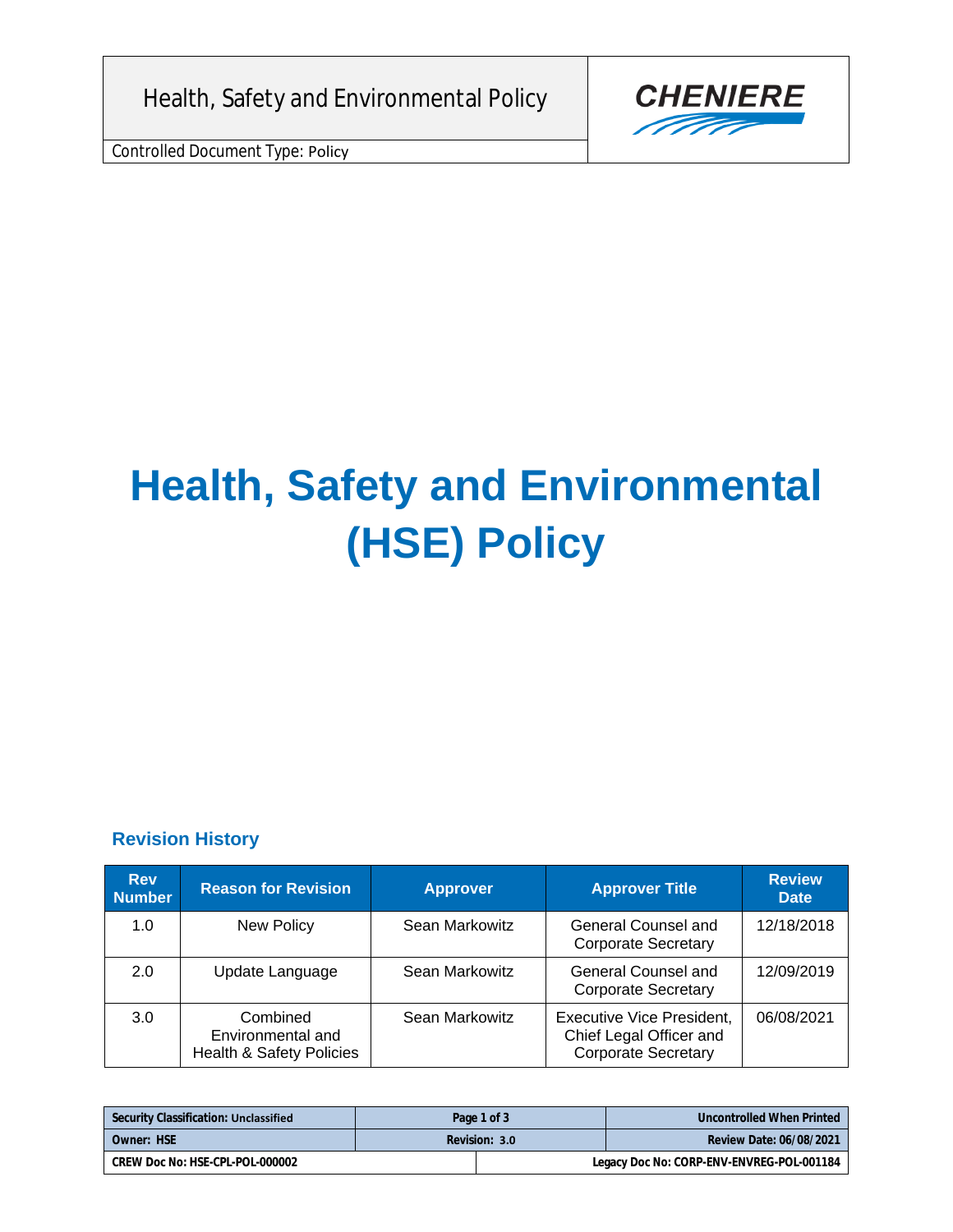# Health, Safety and Environmental Policy



Controlled Document Type: Policy

### **1.0 Objective**

The Health, Safety and Environmental (HSE) Policy establishes the commitment of Cheniere Energy, Inc. and its subsidiaries (Company) to conducting business in a safe, healthy and environmentally responsible manner. These commitments align with the Company's vision, mission, and core values.

#### **2.0 Scope**

This Policy applies to all Employees, as well as temporary or Contingent Workers, Contractors, and Consultants (Personnel).

## **3.0 Policy**

#### **3.1 Health, Safety and Environmental (HSE) Policy Statement**

We are committed to conducting our business in a safe, healthy and environmentally responsible manner. To this end, we operate consistent with the Cheniere Integrated Management System (CIMS) to proactively identify and address HSE risks and opportunities. The CIMS establishes a foundation for continual improvement in our HSE performance and programs in conformance with external management system standards. At Cheniere, health, safety and environmental performance and stewardship is everyone's responsibility.

It is our policy to:

- Ensure executive leadership and board oversight on HSE matters
- Comply with all applicable legal and regulatory obligations
- Establish HSE objectives and continuously improve performance
- Manage performance to drive continual improvement towards eliminating workplace injuries and illnesses
- Manage all projects throughout the life cycle to reduce and mitigate impacts to the environment
- Integrate HSE considerations into all aspects of the business and clearly identify and communicate roles and responsibilities
- Promote environmental and HSE stewardship by working proactively with external stakeholders, including regulatory agencies, trade groups, and the communities in which we operate

| Security Classification: Unclassified | Page 2 of 3 | Uncontrolled When Printed                 |
|---------------------------------------|-------------|-------------------------------------------|
| Owner: HSE<br>Revision: 3.0           |             | Review Date: 06/08/2021                   |
| CREW Doc No: HSE-CPL-POL-000002       |             | Legacy Doc No: CORP-ENV-ENVREG-POL-001184 |